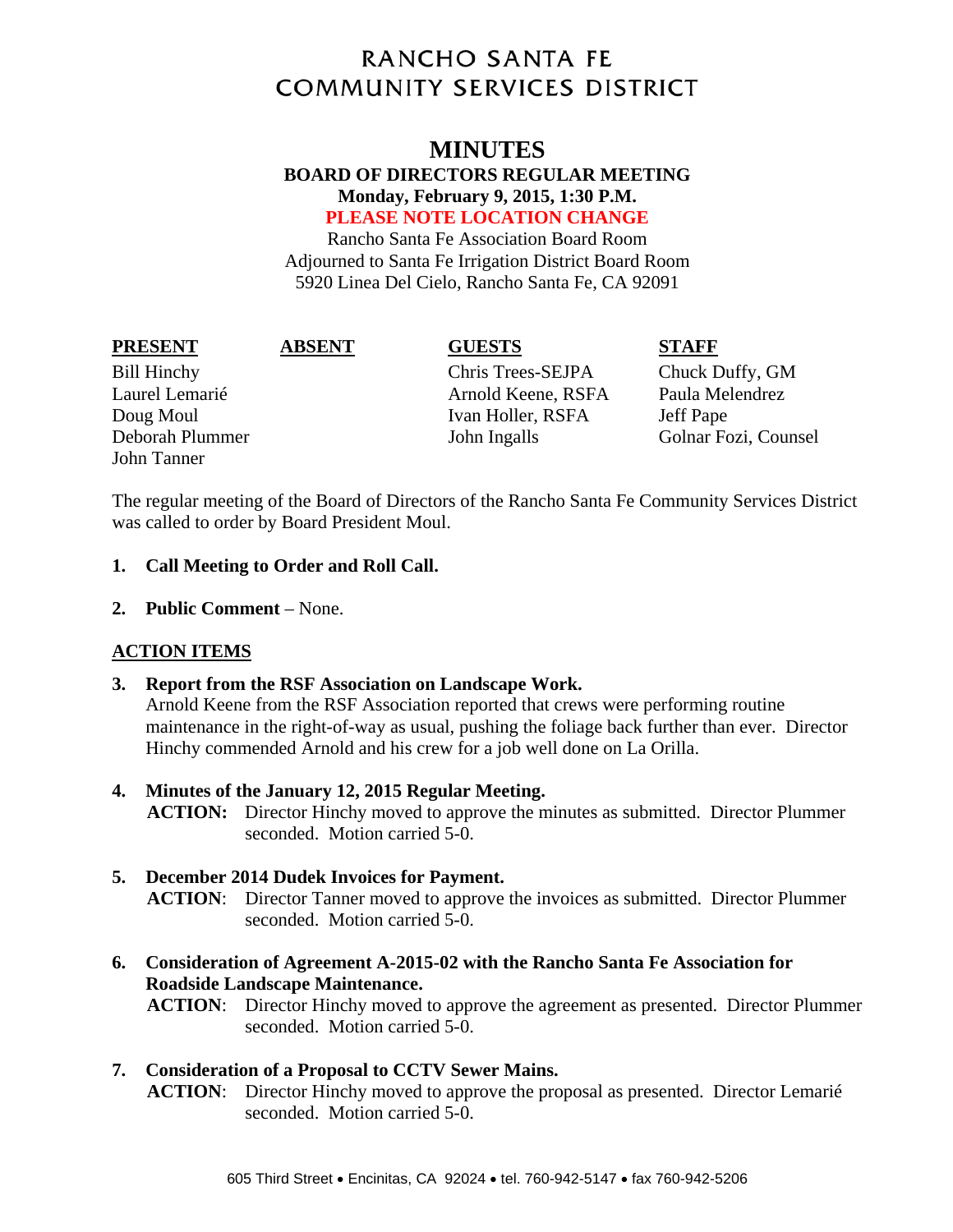#### **8. Santa Fe Valley Development Project and Community Facilities District No. 1.**

a. Santa Fe Valley Project Update – Operations Manager Jeff Pape reported that the last of the new sewer mains are being installed in the southeast corner of The Lakes development. b. CFD Fund Balances – Noted and filed.

#### **9. District Engineer's Report.**

- a. Treatment Plant, Pump Station, and Sewer System Operations Report Noted and filed.
- b. Collections Crew Operations Log Noted and filed.

#### **10. General Manager's Report**.

- a. Update on recycled water discussions Director Hinchy raised several questions about the CSD's role in the recycled water discussions. General Manager Chuck Duffy asked the board what they think the Rancho Santa Fe community wants as far as recycled water is concerned. Mr. John Ingalls reported on his vision for the community regarding recycled water. Director Hinchy will fill in for Director Moul at the upcoming committee meeting with the Santa Fe Irrigation District to discuss recycled water and grant opportunities.
- b. Update on the proposed revised sewer service agreement with San Elijo JPA General Manager Chuck Duffy reported that he has sent a draft of the proposed agreement to the San Elijo JPA.
- **11. Monthly Flow Reports –** Noted and filed.

#### **12. Monthly Financial Reports.**

- a. Account Balances– Noted and filed.
- b. 2014-2015 Revenue & Expenditure Report Noted and filed.
- c. LAIF Monthly Update Noted and filed.

#### **13. Upcoming Seminars – None.**

### **CONSIDERATION OF CORRESPONDENCE**

An informational package containing copies of all pertinent correspondence to and from the District for the month of December 2014 was given to each Director along with the Agenda.

### **ADJOURN TO CLOSED SESSION**

### **1. CONFERENCE WITH LEGAL COUNSEL—EXISTING LITIGATION**

(Paragraph (1) of subdivision (d) of Section 54956.9) Name of case: AGGREGATE IMPORT DEBRIS EXPORT, INC., a California Corporation, Plaintiff, vs. RANCHO SANTA FE COMMUNITY SERVICES DISTRICT, et al, Defendants. Case Number 37-2014-00029738-CU-BC-CTL.

### **2. CONFERENCE WITH LEGAL COUNSEL—EXISTING LITIGATION**

(Paragraph (1) of subdivision (d) of Section 54956.9) Name of case: WOUDENBERG INDUSTRIES INC. d/b/a TREBOR SHORING RENTALS, Plaintiff, vs. RANCHO SANTA FE COMMUNITY SERVICES DISTRICT, et al, Defendants. Case Number 37-2015-00001020-CU-BC-CTL.